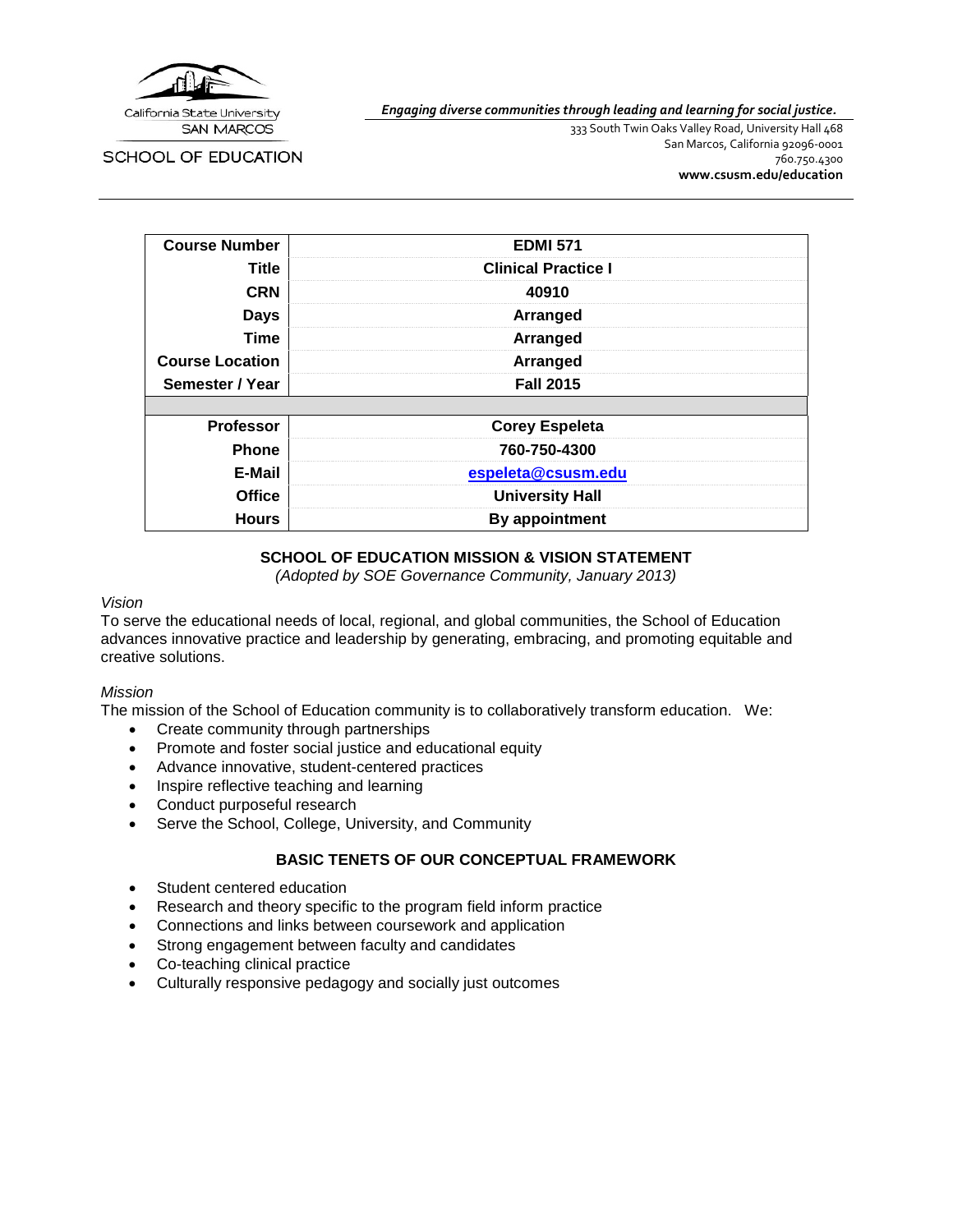# **TABLE OF CONTENTS**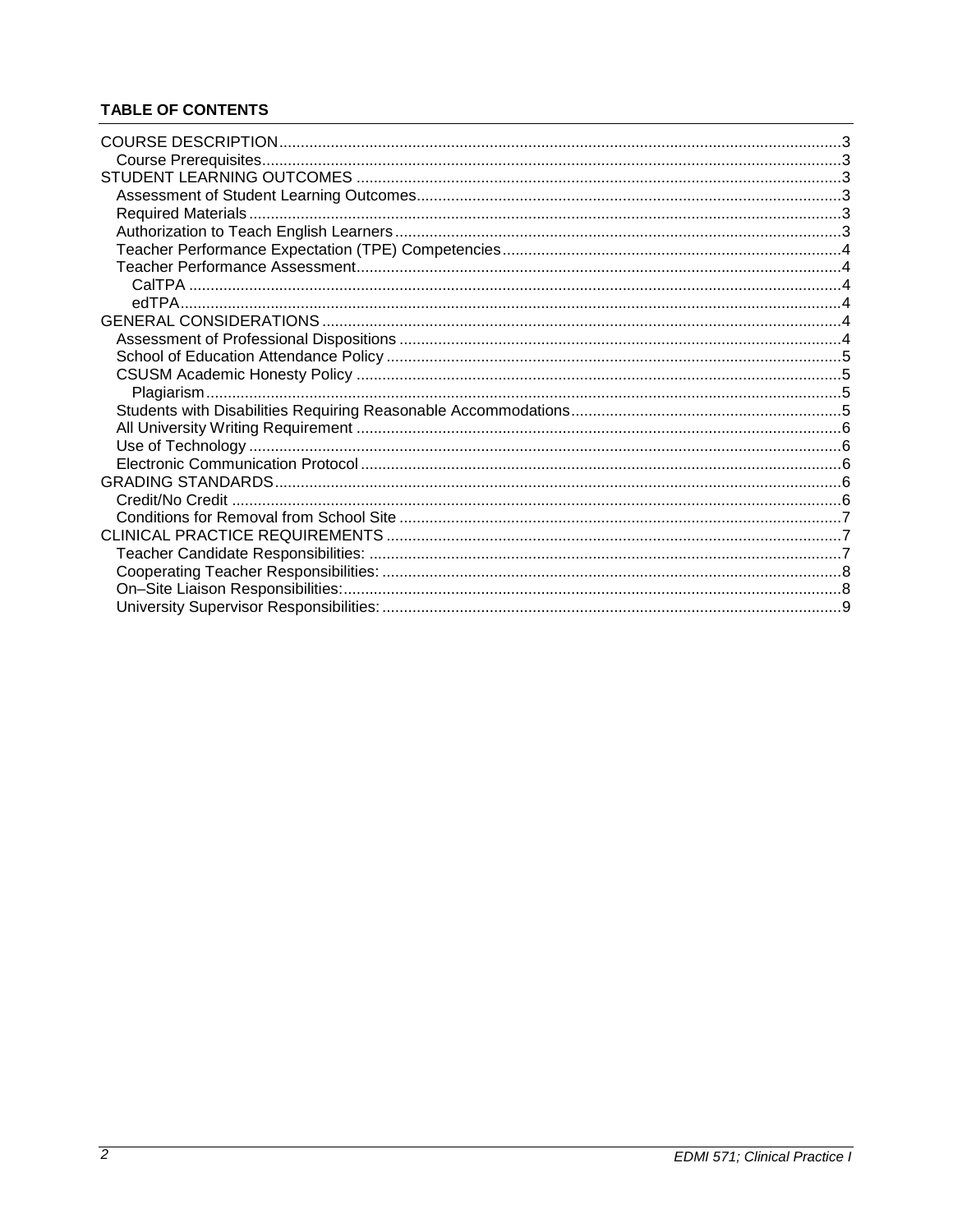## **COURSE DESCRIPTION**

<span id="page-2-0"></span>Observation and teaching in selected schools under supervision of classroom teacher and university supervisor. *Graded Credit/No Credit. May not be taken for credit by students who have received credit for EDMS 561. Enrollment Restriction: Admission to the Middle Level Education Program.*

#### <span id="page-2-1"></span>**Course Prerequisites**

<span id="page-2-2"></span>Admission to the SOE Middle Level Education Program

## **STUDENT LEARNING OUTCOMES**

Candidates will:

- Assess and instruct young adolescent students of various cultural and linguistic backgrounds in middle school classrooms
- Demonstrate mastery of the Teacher Performance Expectations as assessed using the *TPE Assessment* form
- Demonstrate mastery of the Professional Dispositions as assessed using the *Middle Level Professional Dispositions Rubric*
- Use technology effectively to collect and analyze data about student learning and then use those data to adjust instruction accordingly

#### <span id="page-2-3"></span>**Assessment of Student Learning Outcomes**

- Two formal observations each by the university supervisor and on-site liaison. Observations are grounded by the professional dispositions and teacher performance expectations (TPEs).
- Four formal observations by the cooperating teacher. Observations are grounded by the professional dispositions and teacher performance expectations (TPEs).
- Completion of the professional dispositions rubric, the TPE Assessment form, and the Clinical Practice summary form all of which summarize performance and professional growth.
- The evaluations are developed with input from the candidate's university supervisor and cooperating teacher. The final summary is signed by the candidate, the university supervisor, and the cooperating teacher.

## <span id="page-2-4"></span>**Required Materials**

Because this is a supervised clinical practice experience, the materials for this class include the *Assessment of Teacher Performance Expectations Assessment* form, the *Middle Level Professional Dispositions Rubric*, and the *Clinical Practice Summary* that are found on the School of Education website for clinical practice. Additional materials on the website include the *Middle Level Clinical Practice Handbook* along with other forms used in clinical practice. [\(http://www.csusm.edu/education/ClinicalPractice/HandbookML.html\)](http://www.csusm.edu/education/ClinicalPractice/HandbookML.html)

## <span id="page-2-5"></span>**Authorization to Teach English Learners**

This credential program has been specifically designed to prepare teachers for the diversity of languages often encountered in California public school classrooms. The authorization to teach English learners is met through the infusion of content and experiences within the credential program, as well as additional coursework. Candidates successfully completing this program receive a credential with authorization to teach English learners. *(Approved by CCTC in SB 2042 Program Standards, August 02)*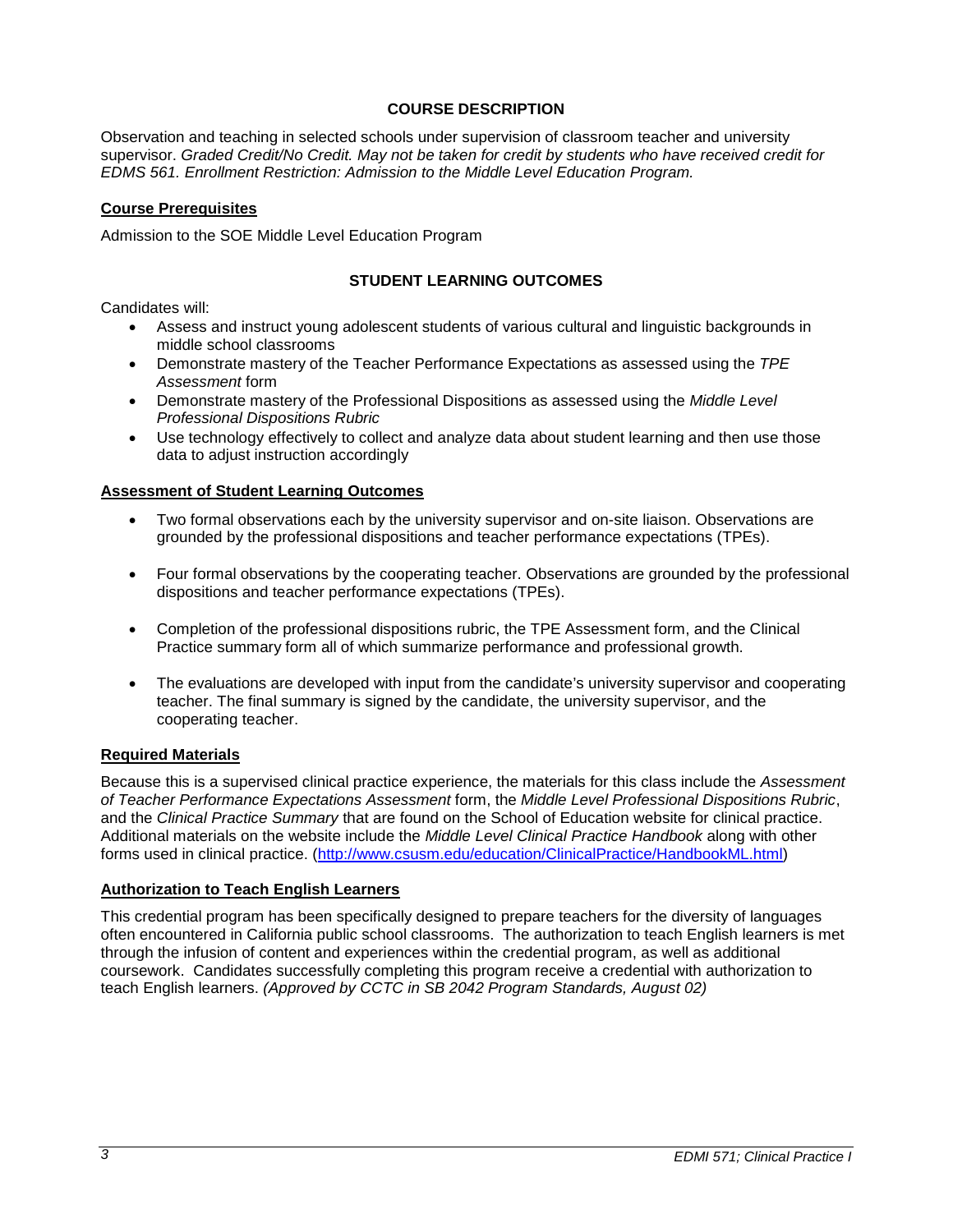# <span id="page-3-0"></span>**Teacher Performance Expectation (TPE) Competencies**

The course objectives, assignments, and assessments have been aligned with the CTC standards for the Special Education Credential. This course is designed to help teachers seeking a California teaching credential to develop the skills, knowledge, and attitudes necessary to assist schools and district in implementing effective programs for all students. The successful candidate will be able to merge theory and practice in order to realize a comprehensive and extensive educational program for all students. You will be required to formally address the following TPEs in this course:

TPE 1A—Subject Specific Pedagogical Skills for Multiple Subject Teaching Assignments (Reading-Language Arts)

#### <span id="page-3-1"></span>**Teacher Performance Assessment**

Beginning July 1, 2008 all California credential candidates must successfully complete a state-approved Teacher Performance Assessment (TPA), as part of the credential program of preparation. During the 2015- 16 academic year the CSUSM credential programs will use either the CalTPA (California Teacher Performance Assessment) or the edTPA (Educative Teacher Performance Assessment).

<span id="page-3-2"></span>Check with your program coordinator to determine which assessment is used for your credential program.

#### **CalTPA**

To assist with your successful completion of the CalTPA, a series of informational seminars are offered over the course of the program. TPA related questions and logistical concerns are to be addressed during the seminars. Your attendance to TPA seminars will greatly contribute to your success on the assessment. The CalTPA Candidate Handbook, TPA seminar schedule, and other TPA support materials may be found on the SOE website:

<http://www.csusm.edu/education/CalTPA/ProgramMaterialsTPA.html>

#### <span id="page-3-3"></span>**edTPA**

Beginning in fall 2015, for newly entering initial candidates, the CSUSM assessment system is the edTPA. To assist with your successful completion of the edTPA, a capstone class is part of your curriculum. In this class edTPA related questions and logistical concerns are addressed. Additional support materials are available on the edTPA website: [http://www.edtpa.com/PageView.aspx?f=GEN\\_Candidates.html](http://www.edtpa.com/PageView.aspx?f=GEN_Candidates.html)

Additionally, to support your success in your credential program and with TPA, SOE classes use common pedagogical language, lesson plans (lesson designs), and unit plans (unit designs).

## **GENERAL CONSIDERATIONS**

#### <span id="page-3-5"></span><span id="page-3-4"></span>**Assessment of Professional Dispositions**

Assessing a candidate's dispositions within a professional preparation program is recognition that teaching and working with learners of all ages requires not only specific content knowledge and pedagogical skills, but positive attitudes about multiple dimensions of the profession. The School of Education has identified six dispositions – social justice and equity, collaboration, critical thinking, professional ethics, reflective teaching and learning, and life-long learning—and developed an assessment rubric. For each dispositional element, there are three levels of performance - *unacceptable*, *initial target*, and *advanced target*. The description and rubric for the three levels of performance offer measurable behaviors and examples.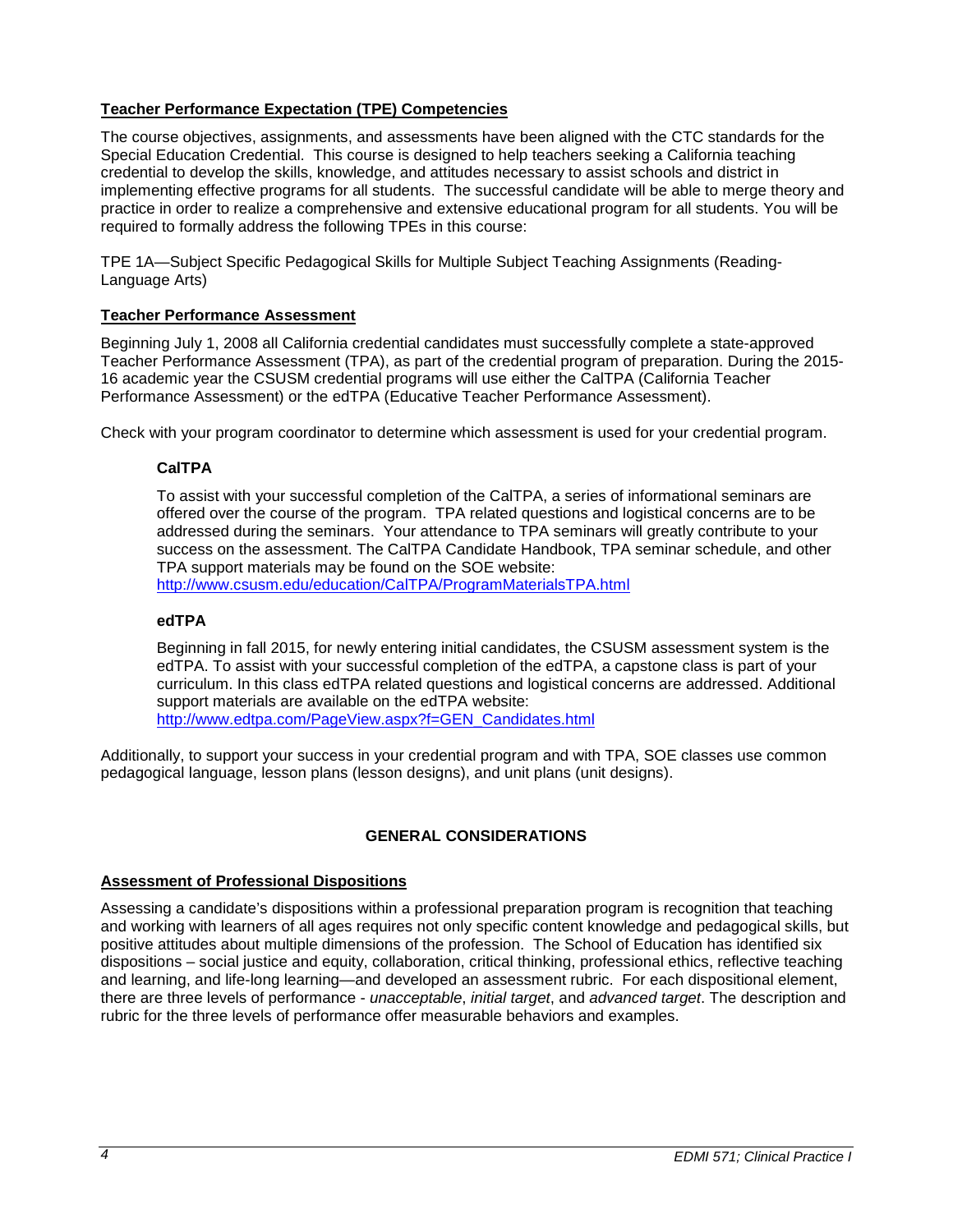The assessment is designed to provide candidates with ongoing feedback for their growth in professional dispositions and includes a self-assessment by the candidate. The dispositions and rubric are presented, explained and assessed in one or more designated courses in each program as well as in clinical practice. Based upon assessment feedback candidates will compose a reflection that becomes part of the candidate's Teaching Performance Expectation portfolio. Candidates are expected to meet the level of *initial target* during the program.

# <span id="page-4-0"></span>**School of Education Attendance Policy**

Due to the dynamic and interactive nature of courses in the School of Education, all candidates are expected to attend all classes and participate actively. At a minimum, candidates must attend more than 80% of class time, or s/he may not receive a passing grade for the course at the discretion of the instructor. Individual instructors may adopt more stringent attendance requirements. Should the candidate have extenuating circumstances, s/he should contact the instructor as soon as possible. *(Adopted by the COE Governance Community, December, 1997).*

**For Clinical Practice: All teacher candidates are expected to be present at their assigned school site as scheduled by program requirements and the specific school site calendar and teaching contract. Should the teacher candidate have extenuating circumstances, s/he should contact the university supervisor and cooperating teacher as soon as possible.** 

## <span id="page-4-1"></span>**CSUSM Academic Honesty Policy**

Students will be expected to adhere to standards of academic honesty and integrity, as outlined in the Student Academic Honesty Policy. All assignments must be original work, clear and error-free. All ideas/material that are borrowed from other sources must have appropriate references to the original sources. Any quoted material should give credit to the source and be punctuated accordingly.

Academic Honesty and Integrity: Students are responsible for honest completion and representation of their work. Your course catalog details the ethical standards and penalties for infractions. There will be zero tolerance for infractions. If you believe there has been an infraction by someone in the class, please bring it to the instructor's attention. The instructor reserves the right to discipline any student for academic dishonesty, in accordance with the general rules and regulations of the university. Disciplinary action may include the lowering of grades and/or the assignment of a failing grade for an exam, assignment, or the class as a whole.

Incidents of Academic Dishonesty will be reported to the Dean of Students. Sanctions at the University level may include suspension or expulsion from the University.

<span id="page-4-2"></span>Refer to the full Academic Honesty Policy at: [http://www.csusm.edu/policies/active/documents/Academic\\_Honesty\\_Policy.html](http://www.csusm.edu/policies/active/documents/Academic_Honesty_Policy.html)

## **Plagiarism**

As an educator, it is expected that each candidate (course participant) will do his/her own work, and contribute equally to group projects and processes. Plagiarism or cheating is unacceptable under any circumstances. If you are in doubt about whether your work is paraphrased or plagiarized see the Plagiarism Prevention for Students website [http://library.csusm.edu/plagiarism/index.html.](http://library.csusm.edu/plagiarism/index.html) If there are questions about academic honesty, please consult the University catalog.

## <span id="page-4-3"></span>**Students with Disabilities Requiring Reasonable Accommodations**

Students with disabilities who require reasonable accommodations must be approved for services by providing appropriate and recent documentation to the Office of Disabled Student Services (DSS). This office is located in Craven Hall 4300, and can be contacted by phone at (760) 750-4905, or TTY (760) 750- 4909. Students authorized by DSS to receive reasonable accommodations should meet with their instructor during office hours or, in order to ensure confidentiality, in a more private setting.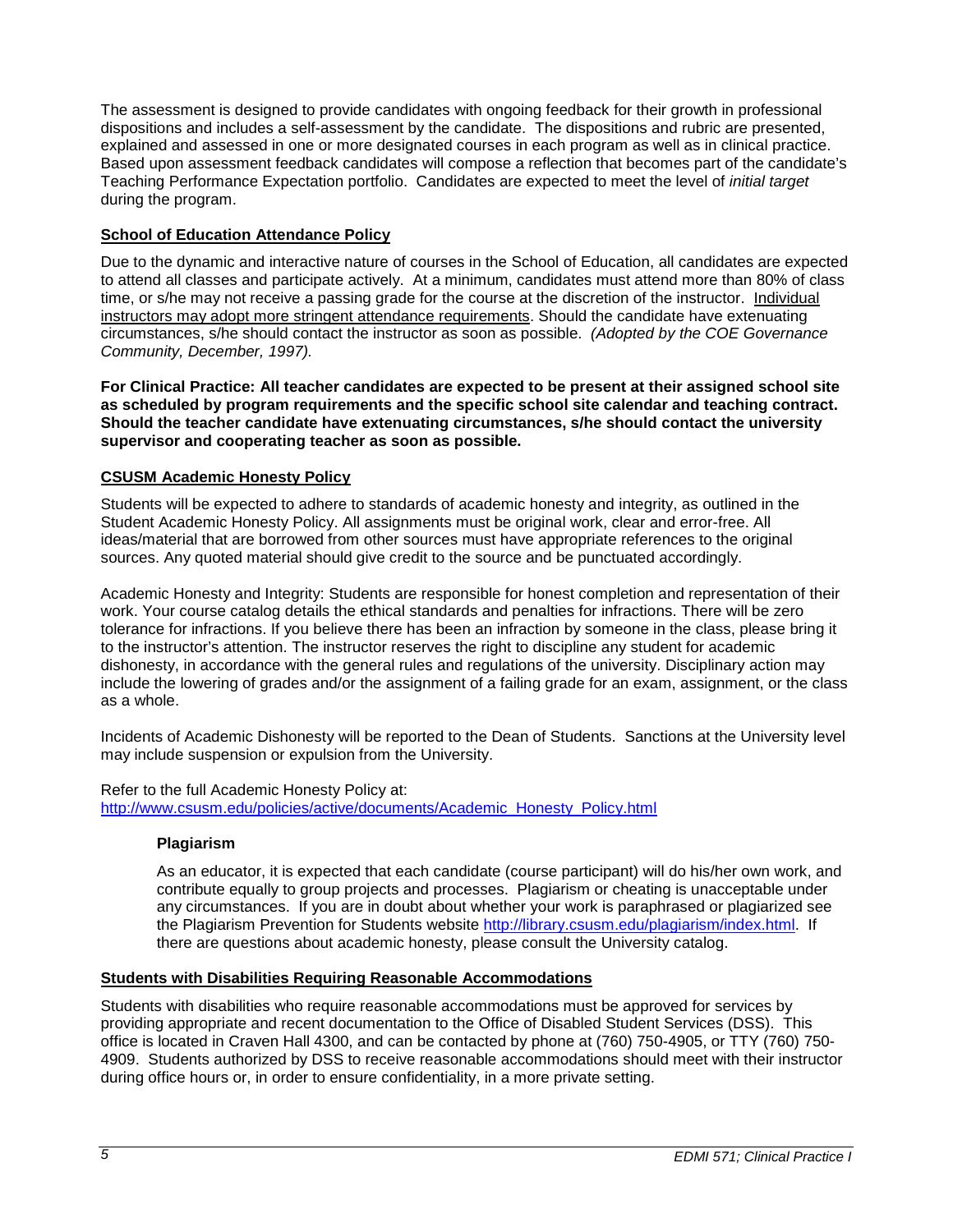# <span id="page-5-0"></span>**All University Writing Requirement**

Every course at the university must have a writing requirement of at least 2500 words. The requirement is met in this class through the signature assignments as described below.

## <span id="page-5-1"></span>**Use of Technology**

Candidates are expected to demonstrate competency in the use of various forms of technology (i.e. word processing, electronic mail, Moodle, use of the Internet, and/or multimedia presentations). Specific requirements for course assignments with regard to technology are at the discretion of the instructor. Keep a digital copy of all assignments for use in your teaching portfolio. All assignments will be submitted online, and some will be submitted in hard copy as well. Details will be given in class.

# <span id="page-5-2"></span>**Electronic Communication Protocol**

Electronic correspondence is a part of your professional interactions. If you need to contact the instructor, email is often the easiest way to do so. It is my intention to respond to all received e-mails in a timely manner. Please be reminded that e-mail and on-line discussions are a very specific form of communication, with their own nuances and etiquette. For instance, electronic messages sent in all upper case (or lower case) letters, major typos, or slang, often communicate more than the sender originally intended. With that said, please be mindful of all e-mail and on-line discussion messages you send to your colleagues, to faculty members in the School of Education, or to persons within the greater educational community. All electronic messages should be crafted with professionalism and care.

Things to consider:

- Would I say in person what this electronic message specifically says?
- How could this message be misconstrued?
- Does this message represent my highest self?
- Am I sending this electronic message to avoid a face-to-face conversation?

In addition, if there is ever a concern with an electronic message sent to you, please talk with the author in person in order to correct any confusion.

## **GRADING STANDARDS**

# <span id="page-5-4"></span><span id="page-5-3"></span>**Credit/No Credit**

The cooperating teacher and teacher candidate complete the *TPE Assessment Form* and send it to the university supervisor in advance of the exit conference. The university supervisor also completes the *Clinical Practice Summary* form. These documents serve as official verification of successful completion of Clinical Practice and are required for the University to be able to recommend a candidate for a credential at the end of the program.

1. A grade of CREDIT (CR) or NO CREDIT (NC) will be assigned for Clinical Practice experiences by the University supervisor. If a teacher candidate has not successfully met the *Teacher Performance Expectations* for the Middle Level Education program ("approaching" in CPI, "meets" in CPII) and/or has not met the *professional dispositions* at an appropriate level ("approaching" in CPI, "meets" in CPII), the candidate may be required to extend or repeat the experience. This information will be provided through a Statement of Concern in advance of the exit conference.

2. If a teacher candidate does not meet the requirements addressed in the Statement of Concern, a grade of NO CREDIT may be given. Granting of an additional opportunity for clinical practice will be made based on the circumstances under which the original NO CREDIT was given.

3. Should a second clinical practice experience be recommended, the Candidate must re-register for the clinical practice course prior to the new placement being made.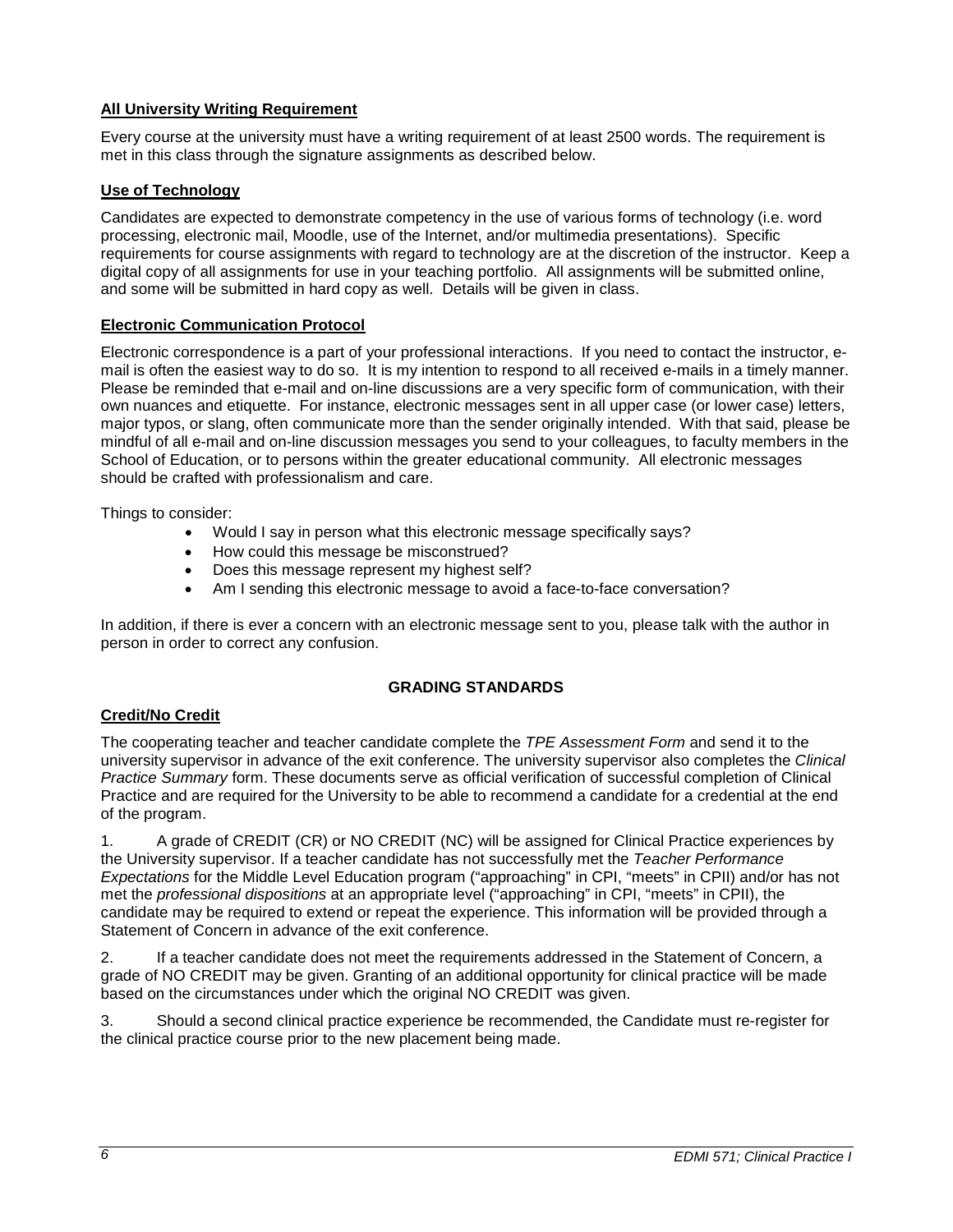# <span id="page-6-0"></span>**Conditions for Removal from School Site**

A candidate will be removed from the school site and a Statement of Concern documenting the situation will be written immediately if a candidate:

- 1. Endangers students or others;
- 2. Violates recognized codes of conduct, e.g. CSUSM Student Code of Conduct, CSUSM Academic Honesty Policy NEA Code of Ethics, CA Education Code Section 44932; and/or
- 3. Is dismissed from the classroom or school site by the cooperating professional or site or district administrator. (see Statement of Concern- Guidelines www.csusm.edu/education/ClinicalPractice/HandbookMS.html)

## **CLINICAL PRACTICE REQUIREMENTS**

#### **CSUSM Middle Level Teacher Education Program EDMI 571: Clinical Practice I: Minimum Requirements: Fall 2015**

#### <span id="page-6-2"></span><span id="page-6-1"></span>**Teacher Candidate Responsibilities:**

- 1. Be on site all day every day October 26-December 18. Call the cooperating teacher and on-site liaison in case of absence. **Exchange email addresses and phone numbers on your first observation day!** Observe the contract hours and holiday breaks scheduled by your school site.
- 2. First week (Week of October 26):
	- a. Spend half of each day with the cooperating teacher. Observe classes and assist in routine tasks and responsibilities. The other half may be spent observing other teachers and other aspects of the school as arranged by the on-site liaison.
	- b. Confer with your cooperating teacher to prepare for gradual assumption of full teaching responsibilities for half of the day. Discuss how the curriculum you will teach fits into the "big picture" of the scope and sequence of the entire year's curriculum.
	- c. Learn students' names; discuss classroom organization and discipline issues with the cooperating teacher.
- 3. Second week (Week of November 2):
	- a. Begin teaching half days, following the lesson plans devised by the cooperating teacher.
	- b. Assist the cooperating teacher (co-teach or work with small groups or individuals as directed by the cooperating teacher) in the remaining classes.
	- c. By the end of the week, create a calendar of your five-week curriculum/instruction plan with your cooperating teacher. Give a copy to your on-site liaison and university supervisor and include a copy in your TPE portfolio.
- 4. Third through fifth weeks (Weeks of November 9, 16, 30\*):
	- a. Continue teaching half days, now using lesson plans that you have written with the guidance of the cooperating teacher.
	- b. Submit a complete lesson plan to the cooperating teacher at least two days prior to teaching a lesson. Based on feedback from the cooperating teacher and subsequent class progress, note revisions on your plan. Keep your lesson plans (with revisions and reflections as appropriate) in your TPE portfolio.
- 5. Sixth through eighth weeks (Weeks of November 30\* and December 7 & 14):
	- a. Continue teaching your half-day classes, writing your own lesson plans that are approved by your cooperating teacher. In addition, work with him or her to take over teaching responsibilities in the remaining half-day of classes. With assistance, write lesson plans for the remaining classes. Your cooperating teacher may assist you in conducting instruction in those classes.
	- b. Continue teaching full time through December 18.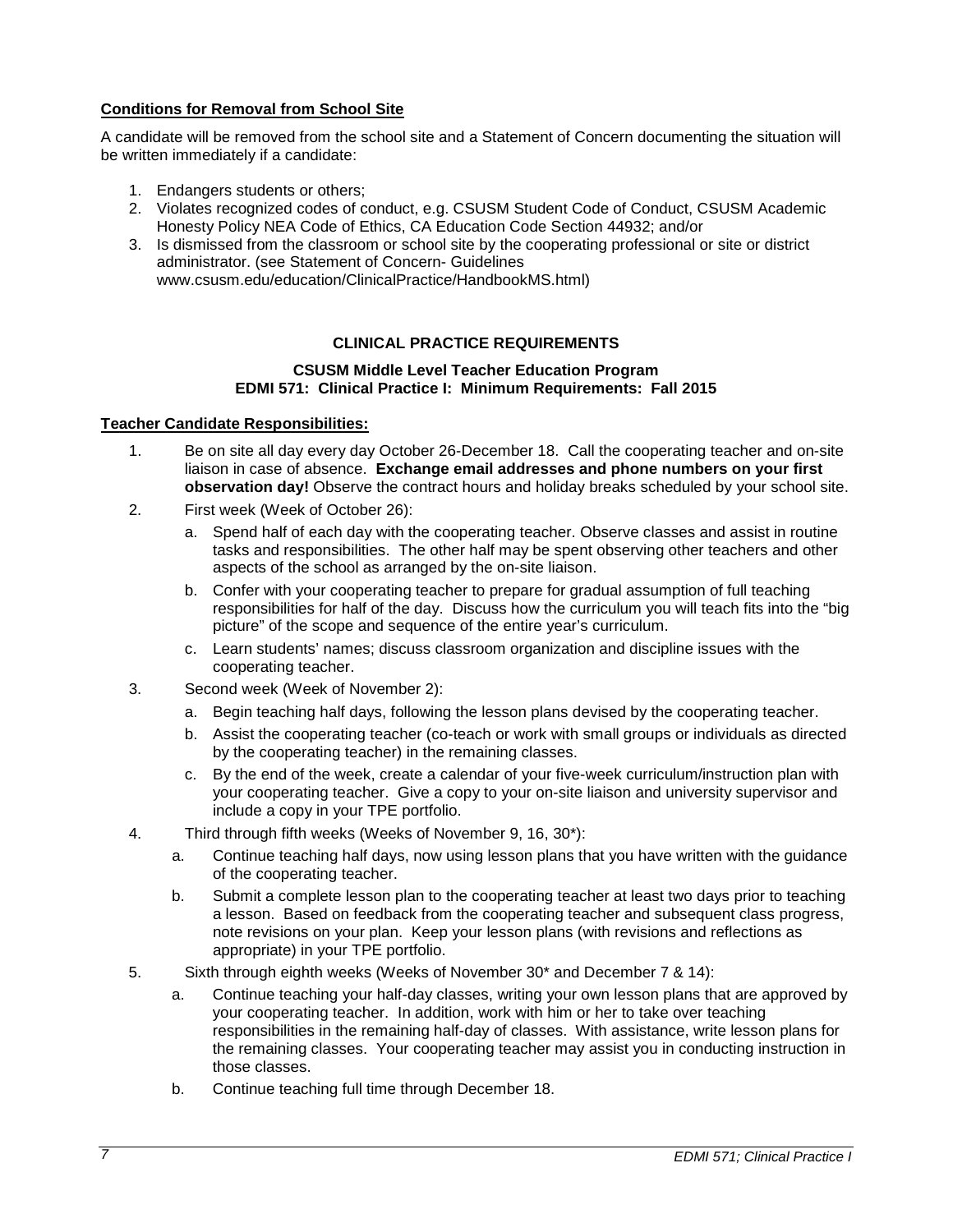- c. Submit a complete lesson plan to the cooperating teacher at least two days prior to teaching a lesson. Be sure to note any last minute revisions on your plan. Remember to keep your lesson plans in the appropriate places in your TPE portfolios.
- d. Confer regularly with the cooperating teacher and on-site liaison.
- e. Attend end–of–semester evaluation conference with the cooperating teacher, on–site liaison and university supervisor. *Bring your filled out TPE Assessment Form and any written work as requested by your support team. The TPE Assessment Form must be filled in on the computer and then printed out. The form can be found at: http://www.csusm.edu/coe/ClinicalPractice/HandbookML.html*
- 6. Attend all team, department, and faculty meetings and other professional responsibilities. Engage in professional opportunities (e.g. extra-curricular duties, school events) as they arise.
- 7. Attend seminars/lunches/workshops (as scheduled) with the on–site liaison.
- 8. Be formally observed at least four times by the cooperating teacher and twice each by the onsite liaison and university supervisor; obtain written feedback using the CSUSM observation instrument.

\*If, at week 5, you and your cooperating teacher feel that you can go to the next step, then do so.

## <span id="page-7-0"></span>**Cooperating Teacher Responsibilities:**

- 1. Share ideas with teacher candidate about goals, unit and lesson planning, classroom organization, and other topics.
- 2. Assist teacher candidate with long-range planning calendar.
- 3. Provide materials and ideas for teacher candidate's lesson plans, while allowing and supporting the teacher candidate's creativity in instructional strategies.
- 4. Support the teacher candidate to gradually take over responsibilities for planning and instruction for half days. Assist the teacher candidate as needed (i.e., "team teaching") with the remaining half day of responsibilities during the remaining weeks of Clinical Practice I.
- 5. Review the teacher candidate's lesson plans two days prior to teaching and provide feedback to them.
- 6. Confer regularly with the teacher candidate.
- 7. Observe as many lessons as possible with written and verbal comments. Written feedback from four observations must become part of the teacher candidate's record (use the CSUSM observation instrument).
- 8. Confer with the on-site supervisor and university supervisor as needed.
- 9. Attend end–of–semester evaluation conference with the teacher candidate, on–site liaison and university supervisor. Prior to the conference, work with the teacher candidate to complete the TPE Assessment Form and be able to produce evidence that shows the progress toward meeting each TPE.

## <span id="page-7-1"></span>**On–Site Liaison Responsibilities:**

- 1. Communicate with teacher candidates, cooperating teachers, and university supervisor; help solve field–related problems.
- 2. Officially observe at least two lessons using the CSUSM observation instrument; confer with teacher candidate soon after; confer with the cooperating teacher regarding the observation.
- 3. Arrange observations for teacher candidates with other school personnel to fulfill course-related requirements and to provide a broader view of the school site.
- 4. Schedule and conduct seminars with teacher candidates during full-time student teaching.
- 5. Attend end–of–semester evaluation conference with the teacher candidate, cooperating teacher and university supervisor.